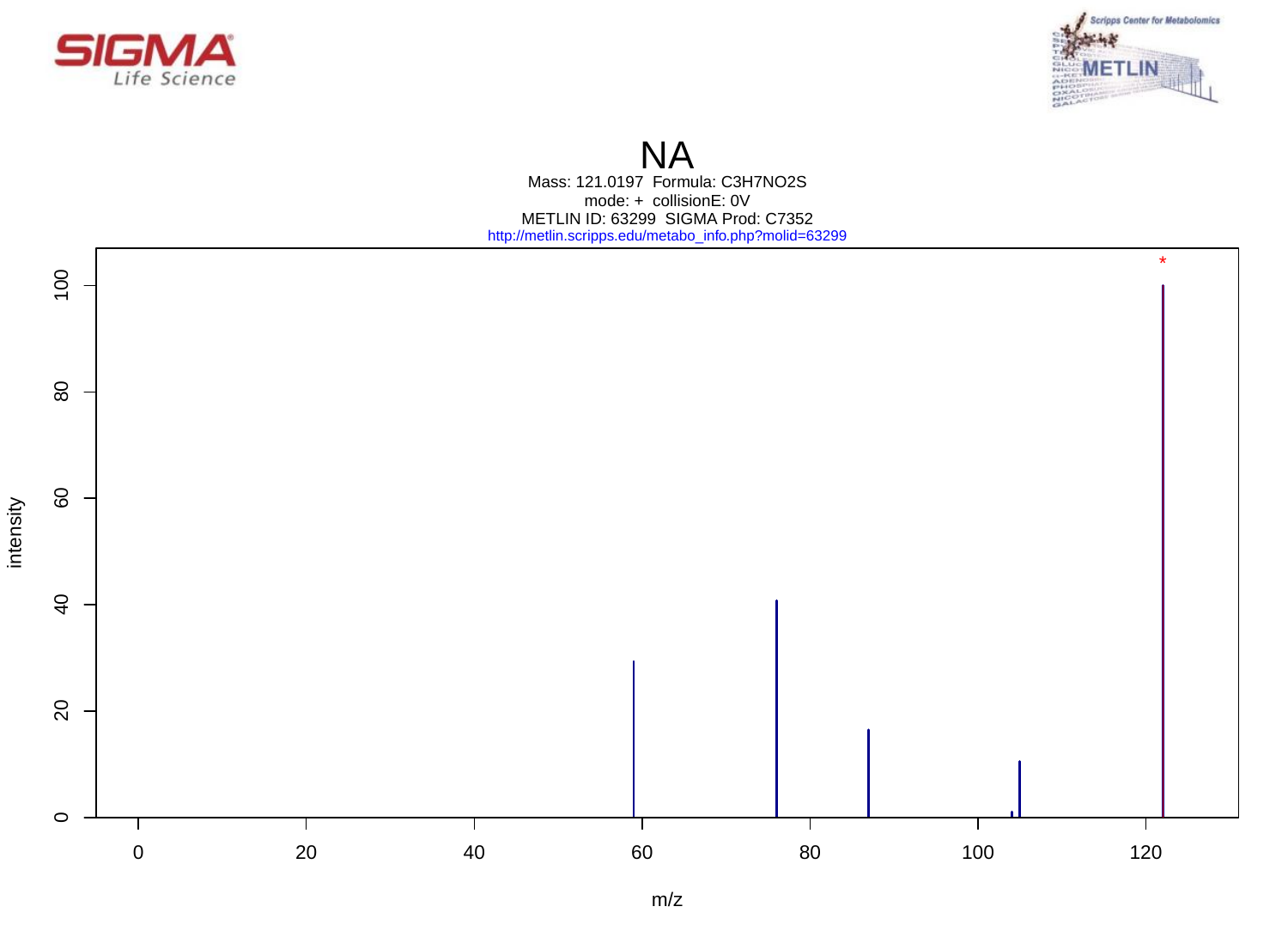



# **NA**

Mass: 121.0197 Formula: C3H7NO2S mode: + collisionE: 10V METLIN ID: 63299 SIGMA Prod: C7352 http://metlin.scripps.edu/metabo\_info.php?molid=63299

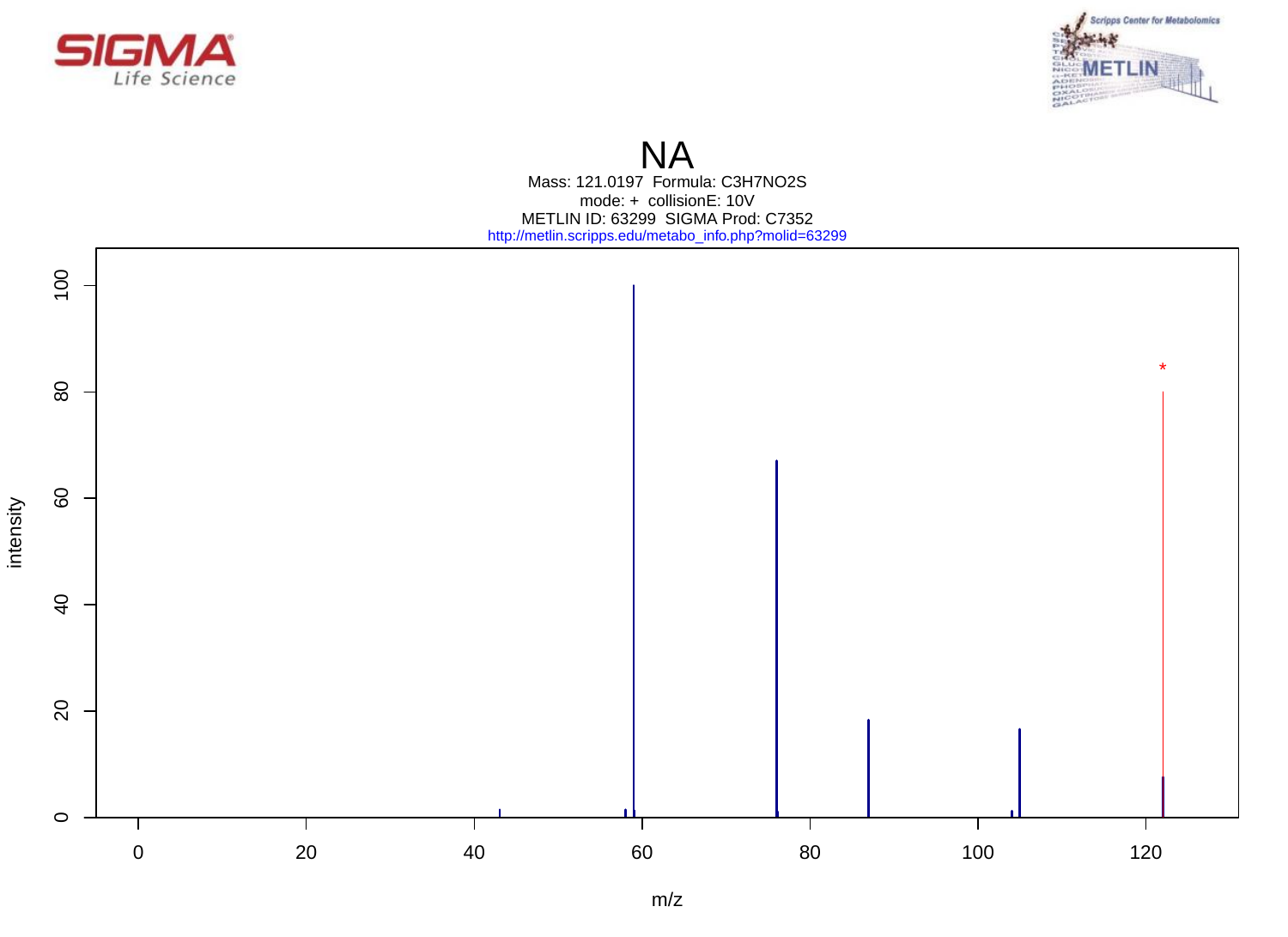



# **NA**

Mass: 121.0197 Formula: C3H7NO2S mode: + collisionE: 20V METLIN ID: 63299 SIGMA Prod: C7352 http://metlin.scripps.edu/metabo\_info.php?molid=63299

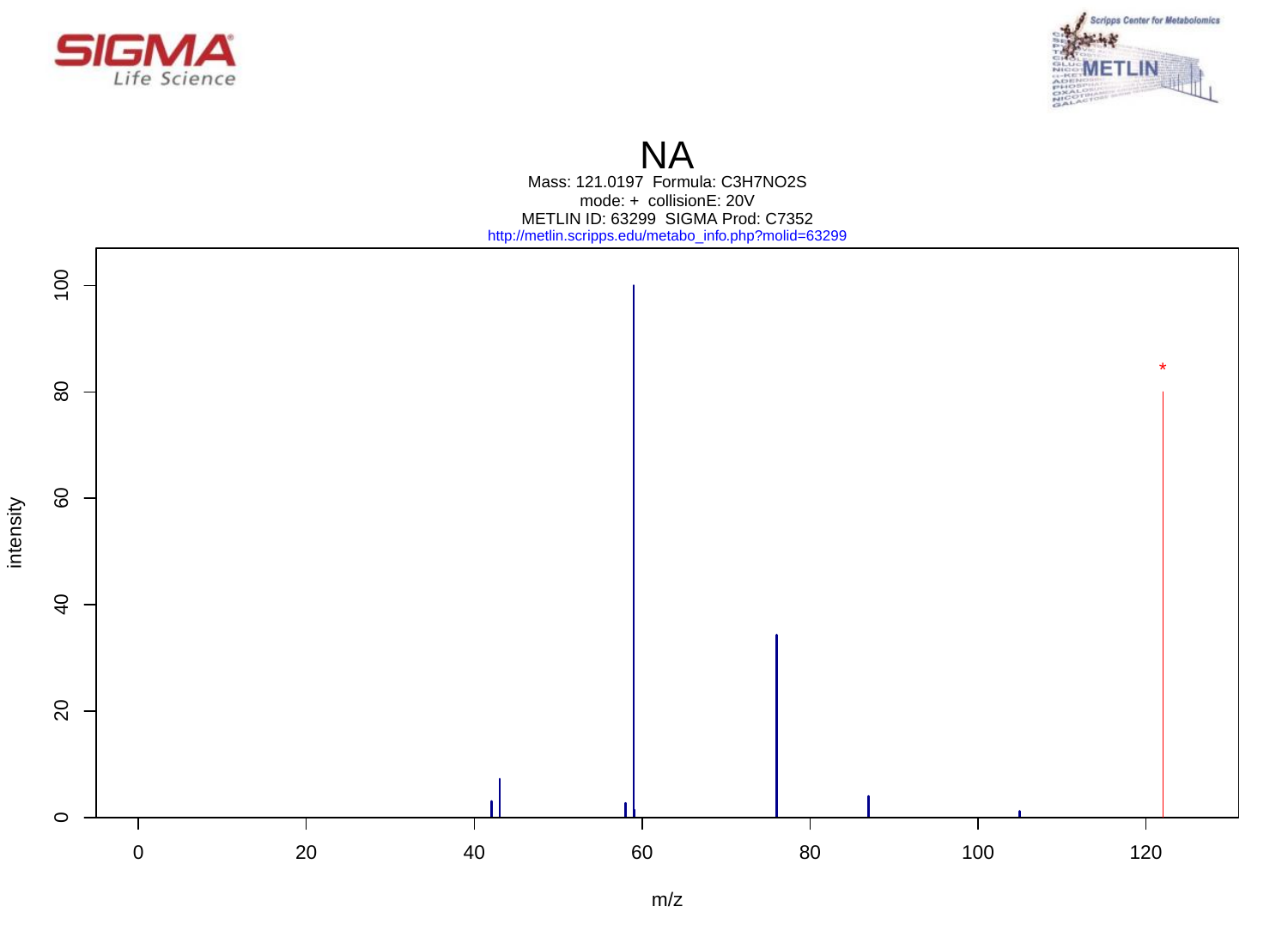



# **NA**

Mass: 121.0197 Formula: C3H7NO2S mode: + collisionE: 40V METLIN ID: 63299 SIGMA Prod: C7352 http://metlin.scripps.edu/metabo\_info.php?molid=63299

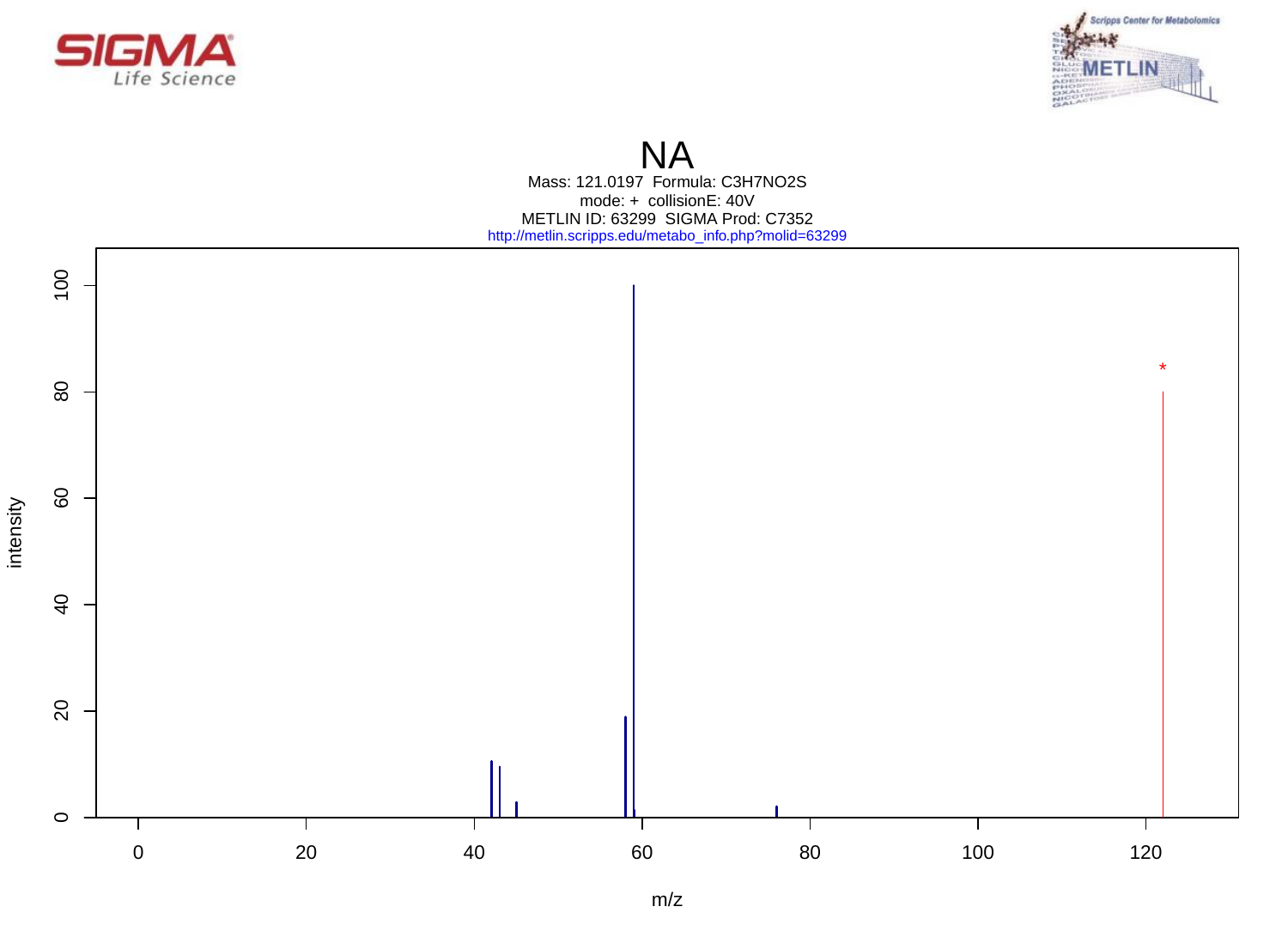



# **NA**

Mass: 121.0197 Formula: C3H7NO2S mode: − collisionE: 0V METLIN ID: 63299 SIGMA Prod: C7352 http://metlin.scripps.edu/metabo\_info.php?molid=63299

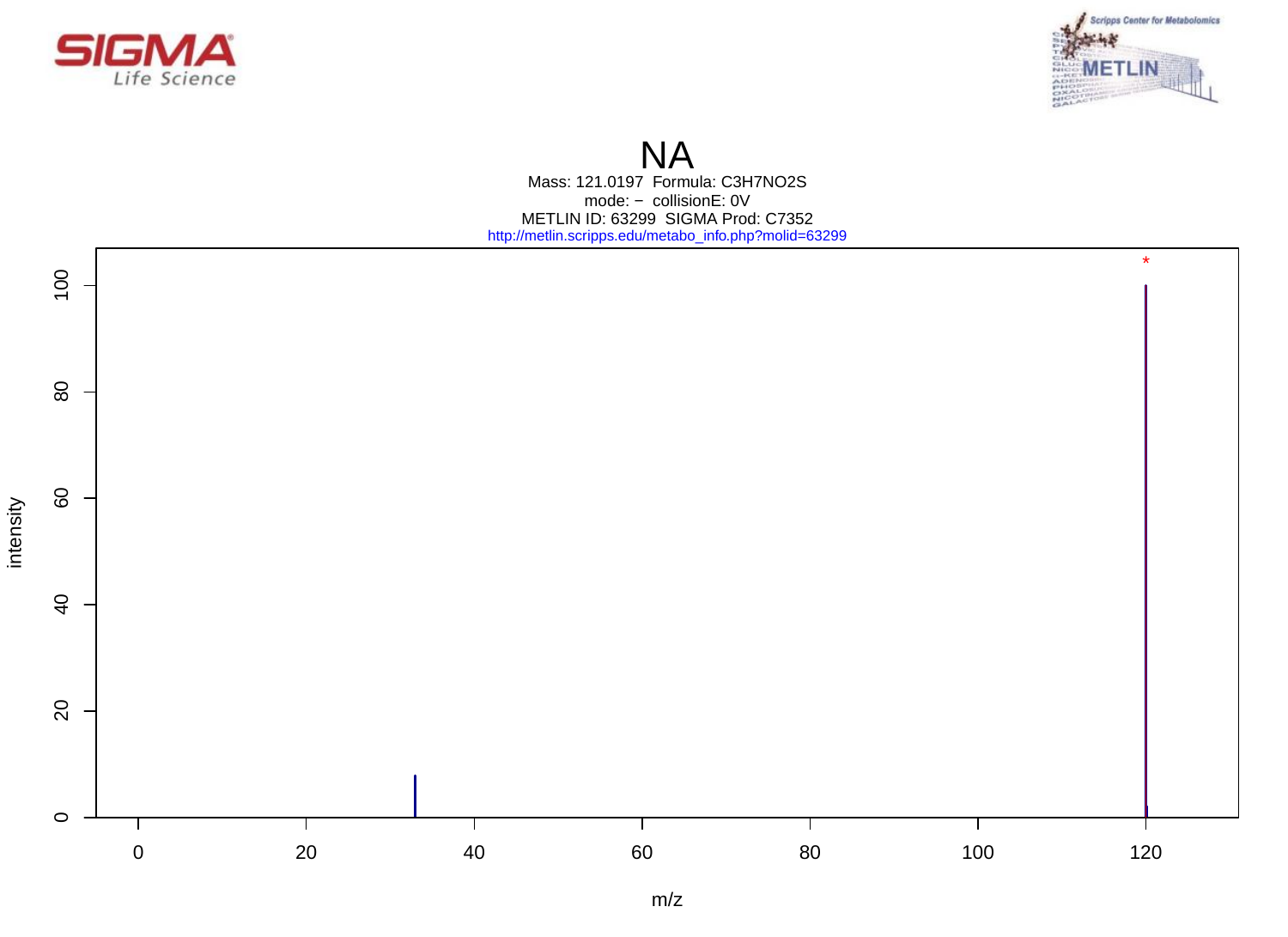



#### **NA**

Mass: 121.0197 Formula: C3H7NO2S mode: − collisionE: 10V METLIN ID: 63299 SIGMA Prod: C7352 http://metlin.scripps.edu/metabo\_info.php?molid=63299

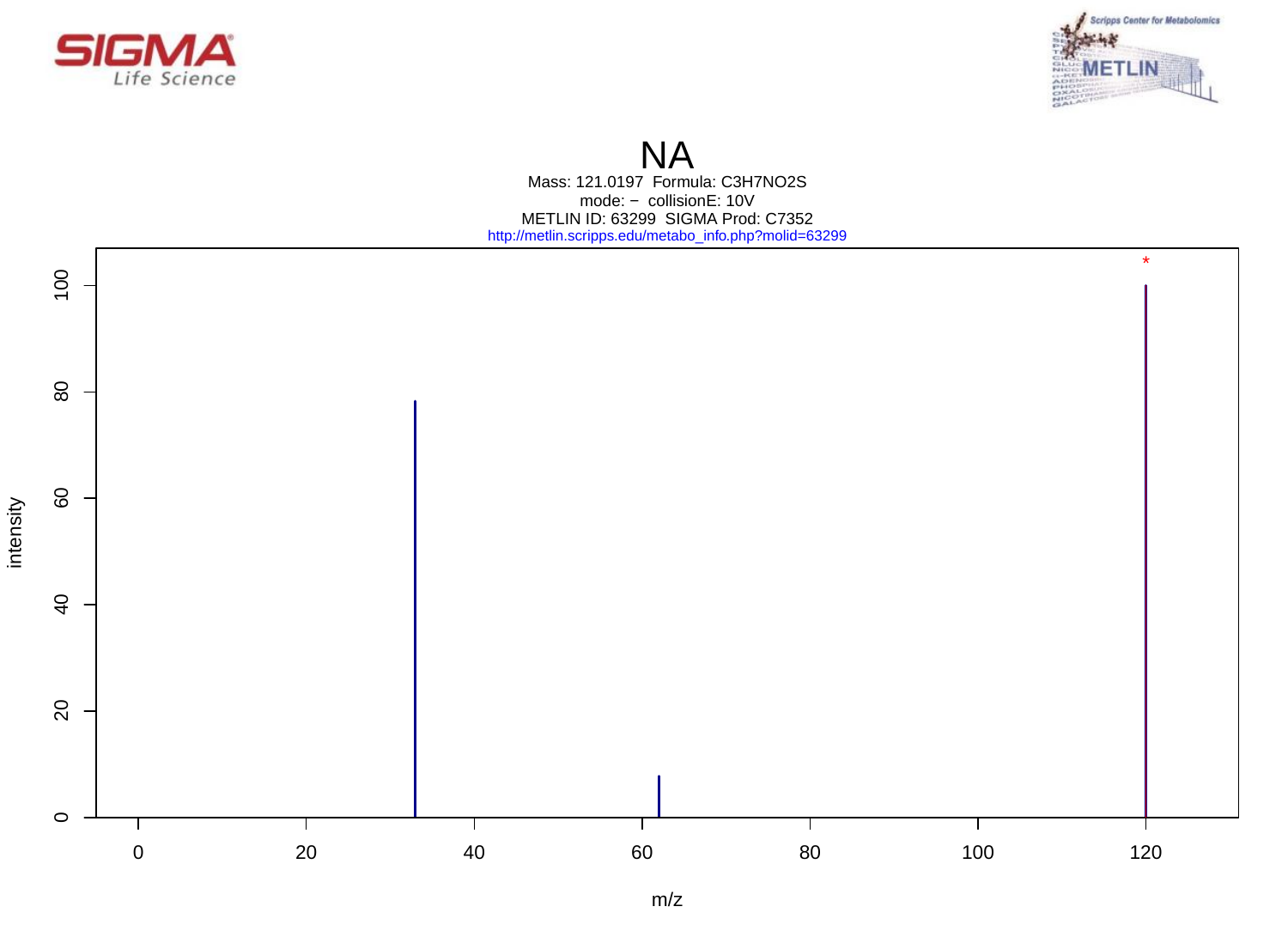



# **NA**

Mass: 121.0197 Formula: C3H7NO2S mode: − collisionE: 20V METLIN ID: 63299 SIGMA Prod: C7352 http://metlin.scripps.edu/metabo\_info.php?molid=63299